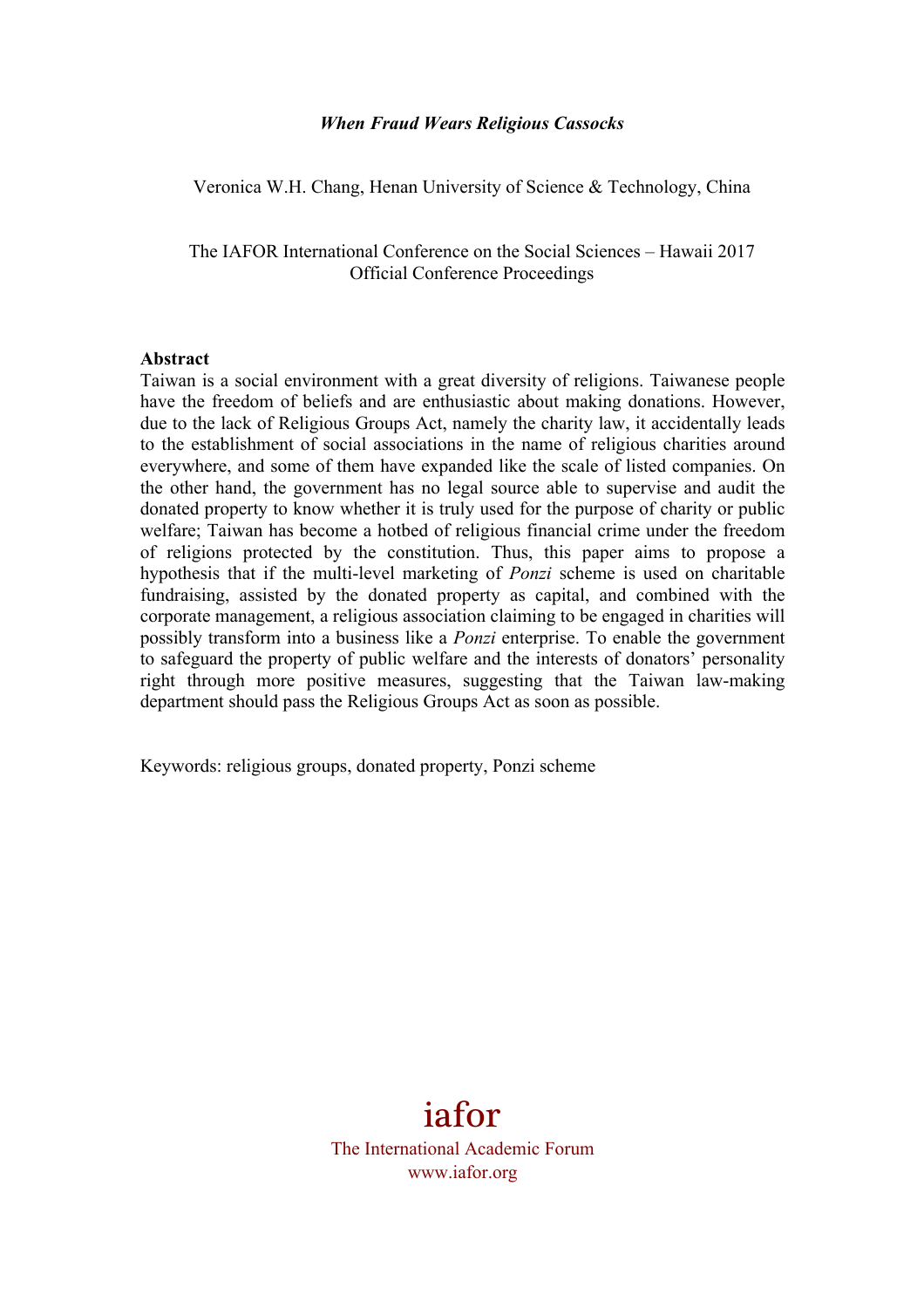#### **Introduction**

#### **1. Research Background**

This study is based on the background of the Taiwan social environment with a great diversity of religions. Taiwanese people having the freedom of beliefs are enthusiastic about joining charitable activities and generous in making donations. There are at least 27 kinds of religious associations in Taiwan, including Buddhism, Tibetan Buddhism, Taoism, Christianity, Catholics, Islam, and so on. It can be seen that various religions are thriving and robust in Taiwan. A researcher observed that Taiwanese people have a great deal of affection of investing time and money in joining religious activities far more than those of other types of associations. In terms of social work, it does not only reveal the cultural and moral significance, but also reflects an outlook of the society<sup>1</sup>.

The Act of Supervising Temples was enforced in Taiwan in 1929 without any provisions of audit and liability to ensure financial transparency. According to the Taiwan Ministry of the Interior, there are roughly about 18 religions practicing in Taiwan. With numerous new religions and some religions' commercialization, the Cabinet believed that it's necessary to regulate religious organizations' operations by enacting the draft of Religious Groups Act. The bill was later introduced to the legislature's Home and Nations Committee on Dec. 18, 2002. If the bill were passed into law, all religious organizations in Taiwan would have been required to register with local governments' civil affairs departments. In compliance with the registration, religious organizations would have to describe their activities and list their assets to prevent the fraudulent solicitation of funds. Under the regulations, religious organizations would have been allowed to found religious schools to be eligible for Ministry of Education accreditation if they met ministry criteria.

In other words, currently, due to the lack of related laws to govern religious groups, it accidentally leads to the establishment of social associations in the name of religious charities around everywhere in Taiwan where some have expanded like the size of listed companies. The government has no legal grounds to supervise and review the donated property whether it is truly used for the purpose of charity and public welfare, or not.

## **2. The nature of religious groups**

A religious association must be non-profitable by law, namely, one type of non-profit Organization (NGO). Thus, the so-called religious groups or associations are usually divided into three categories: foundation legal person, temple, and social association. To comply with the definition of non-profit organization, religious groups must first register with the court as a foundation legal person so to fit in the category of non-profit organization  $(NGO)^2$ . In contrast with other religious NGO, churches commonly involve in partial charities but pay more attention to theological Studies,

<sup>1</sup> Lin, S. Y. (2014). *The Study of Governance in Religious-Based Nonprofit organization-A case Study of Christian ,Catholic and Buddhist Foundation*. MA Thesis. Department of Public Administration and Policy, National Taipei University. 25-26.

<sup>2</sup> Lin, S.H. (2008). *Non-profit organization management*. Taipei: San Min Book Co. 317.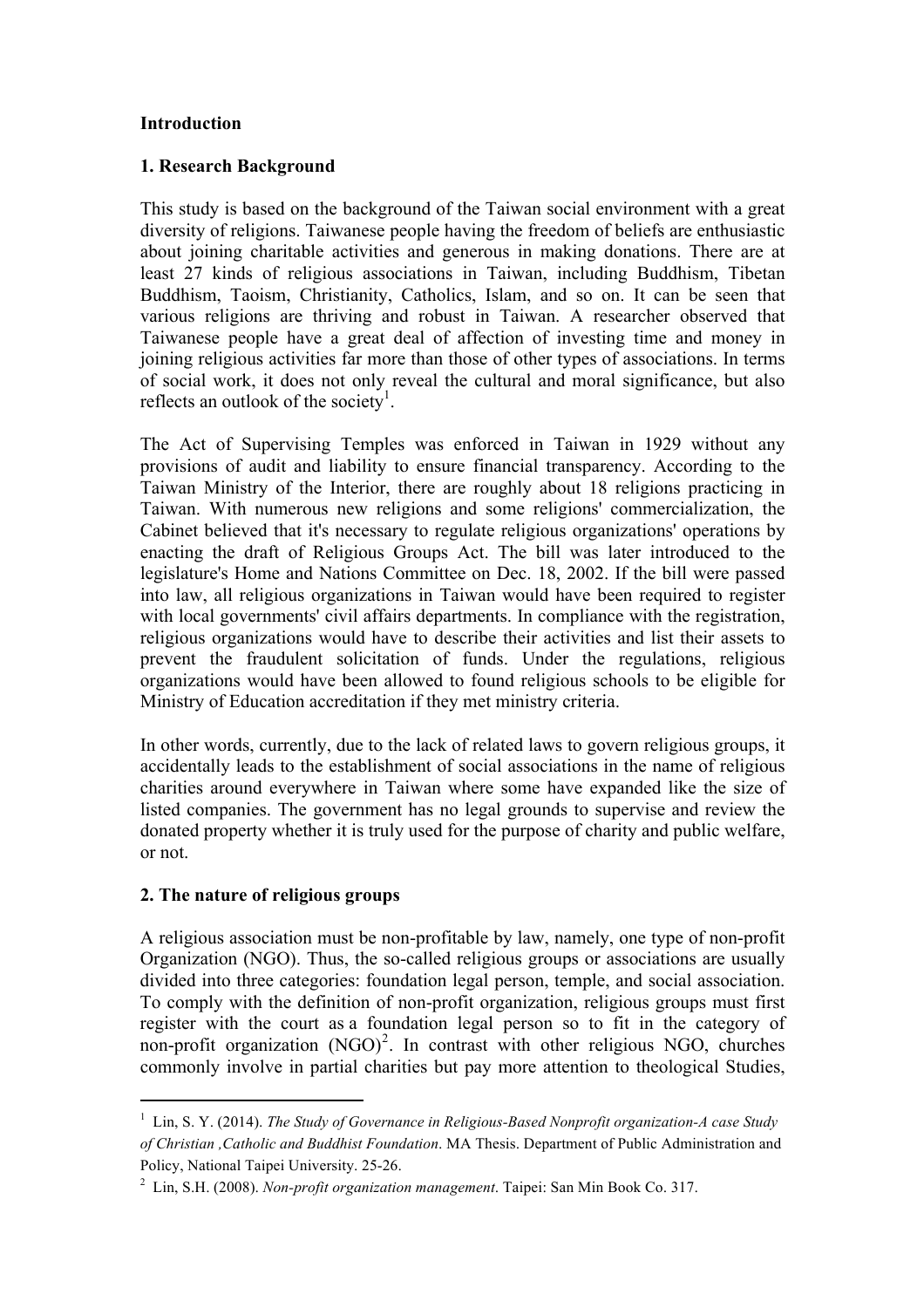doctrine preaching and believers managing, with strong religious awareness<sup>3</sup>. However, many religious groups in Taiwan seems wandering on the legal boundary between profitable business and religious studies, which have become religious corporations, neither entirely non-profit nor devoted themselves to the religious school, which contradicts the religion's nature like a distorted structure.

#### **3. What is a Ponzi scheme**

The Ponzi scheme appeared in early  $20<sup>th</sup>$  century of the United Stated. Its name comes from the fraud leader Charles Ponzi. It developed from the pyramid scheme. A Pyramid Scheme is a business model that recruits members via a promise of payments or services for enrolling others into the scheme, rather than supplying investments or sale of products or services. Its basic concept is that an organization compels individuals to join and make a payment. In exchange, the organization promises its new members a share of the money taken from every additional member that they recruit. For the directors, the scheme is potentially lucrative, and the organization's membership has a strong incentive to continue recruiting and funneling money to the top of the pyramid. Such organizations seldom involve sales of products or services with value. Without creating any goods or services, the only way for a pyramid scheme to generate revenue are to recruit more members or solicit more money from current members. Eventually, as recruiting multiplies, recruiting becomes quickly impossible, and most members are unable to profit; as such, pyramid schemes are unsustainable. A well-known example is the Hong-Yuan organization, running a Ponzi scheme, set up in 1981 in Taiwan, all of a sudden bankrupted in 1990, after having absorbed USD 90 billion dollars.

Some companies operate as pyramid schemes, and consumers often confuse legitimate multi-level marketing (MLM) with pyramid schemes<sup>4</sup>. Their difference in between is the legitimate MLM actually sell their product to members of the general public, without requiring these consumers to pay anything extra or to join the MLM system. MLM's may pay commissions to a long string of distributors, but these commission are paid for real retail sales, not for new recruits<sup>5</sup>. Nevertheless, pyramid schemes however may purport to sell a product, but they often simply use the product to hide their pyramid structure. While some people call MLMs in general *pyramid selling*, others use the term to denote an illegal pyramid scheme masquerading as an  $MLM<sup>6</sup>$ .

The pyramid scheme applies the MLM to recruit members and collect money. If the MLM can be adopted in a legal business, it will be possible to be used in a Ponzi scheme by setting up a religious non-profit organization. Recalled in December of 2008, Bernard Madoff, the former NASDAQ Chairman and founder of the Wall Street firm Bernard L. Madoff Investment Securities LLC, admitted that the wealth

<sup>3</sup> Wuthnow, R. (2004). *Saving America: Faith-based services and the future of civil society*. NJ: Princeton University Press. 146.

<sup>&</sup>lt;sup>4</sup> Smith, R. K. (1984). *Multilevel marketing*. USA: Baker Publishing Group. 45.<br><sup>5</sup> Valentine, D. (May 13, 1998). Pyramid schemes. Retrieved from

https://www.ftc.gov/public-statements/1998/05/pyramid-schemes.

<sup>6</sup> Edwards, P. (1997). *Franchising & licensing: two powerful ways to grow your business in any economy.* USA: Tarcher. 356.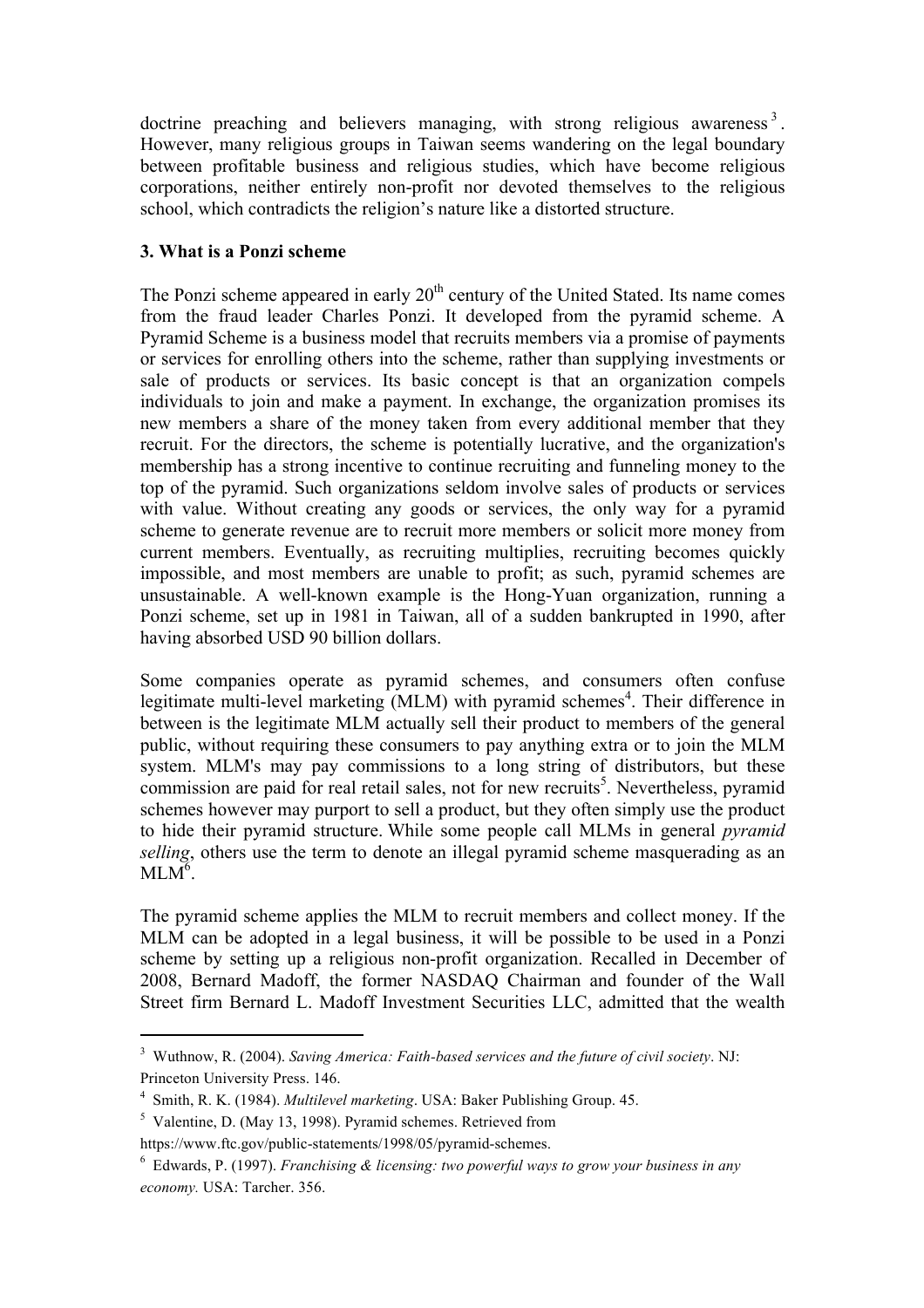management arm of his business was an elaborate Ponzi scheme. Madoff founded the Wall Street firm Bernard L. Madoff Investment Securities LLC in 1960, and was arrested on December 11, 2008. Prosecutors estimated the size of the fraud to be \$64.8 billion, based on the amounts in the accounts of Madoff's 4,800 clients as of 2008<sup>7</sup>. One of the causes that Madoff's kingdom could have existed over 40 years before it fell is the founder was a trusted, well-known person at the time.

# **4. A Hypothetical Proposition**

This paper, accordingly, wants to propose a hypothetical proposition that if the multi-level marketing of "Ponzi scheme" is applied onto the charitable fundraising mechanism, assisted by the donated property as corporation capital, and combined with the managerial model, those religious groups claiming charities will possibly transform into a business like a "Ponzi Enterprise". Imagine that religious volunteers who receive no wages from the organization, and instead, their only incentive received is to be acknowledged as a pious follower. It is a great honor to be conferred a holy Buddhist name by the religious leader. In addition, through the multi-level volunteers to recruit members, if each senior member manages 40 volunteers in below who solicit at least 60 US dollars per month respectively, how much a religious organization of having over 100,000 volunteers can collect a day from all over Taiwan. It is worth attention that these members and volunteers are free, no labor costs. In other words, as long as the donated property comes in constantly, such an upgraded Ponzi Enterprise will not fall.

Certainly, a religious organization can raise fund easily in public because they promise to help the people who suffer from disease, poverty, and any disastrous events. However, what if only a small portion of the fund actually used on the aforementioned people in need, and far less than the proportion of that should be spent. Would it be charged with fraud or not, and what our government can do about it? We will discuss next to support our contentions presented in this paper.

## **Conclusion**

## **1. Free assembly and association**

 

The articles 13 and 14 of Taiwan Constitution ensure the freedom of belief, and the freedom of assembly and association. Besides, under the article 4 of the Civil Associations Act (CAA), civil associations are divided into three categories: occupational associations, social associations, and political associations. The organization established by religious groups generally belongs to the category of social associations. Although the article 39 of CAA requires a social association must obey its initial founding purpose, i.e. to promote culture, academic research, medicine, health, religion, charity, sports, fellowship, social service, or other public welfare. A professor at the Department of Religious Culture and Organization Management, Aletheia University, Taiwan said to the media that the Tzi-Chi religious association has acquired billions of dollars every year through fundraising from the public. However, the fund's use is not transparent and not in accordance with the

<sup>7</sup> David B. C. (2008, December 13). A trusted man, \$50B, a giant Ponzi scheme*.* Retrieved from http://www.seattletimes.com/business/a-trusted-man-50b-a-giant-ponzi-scheme/.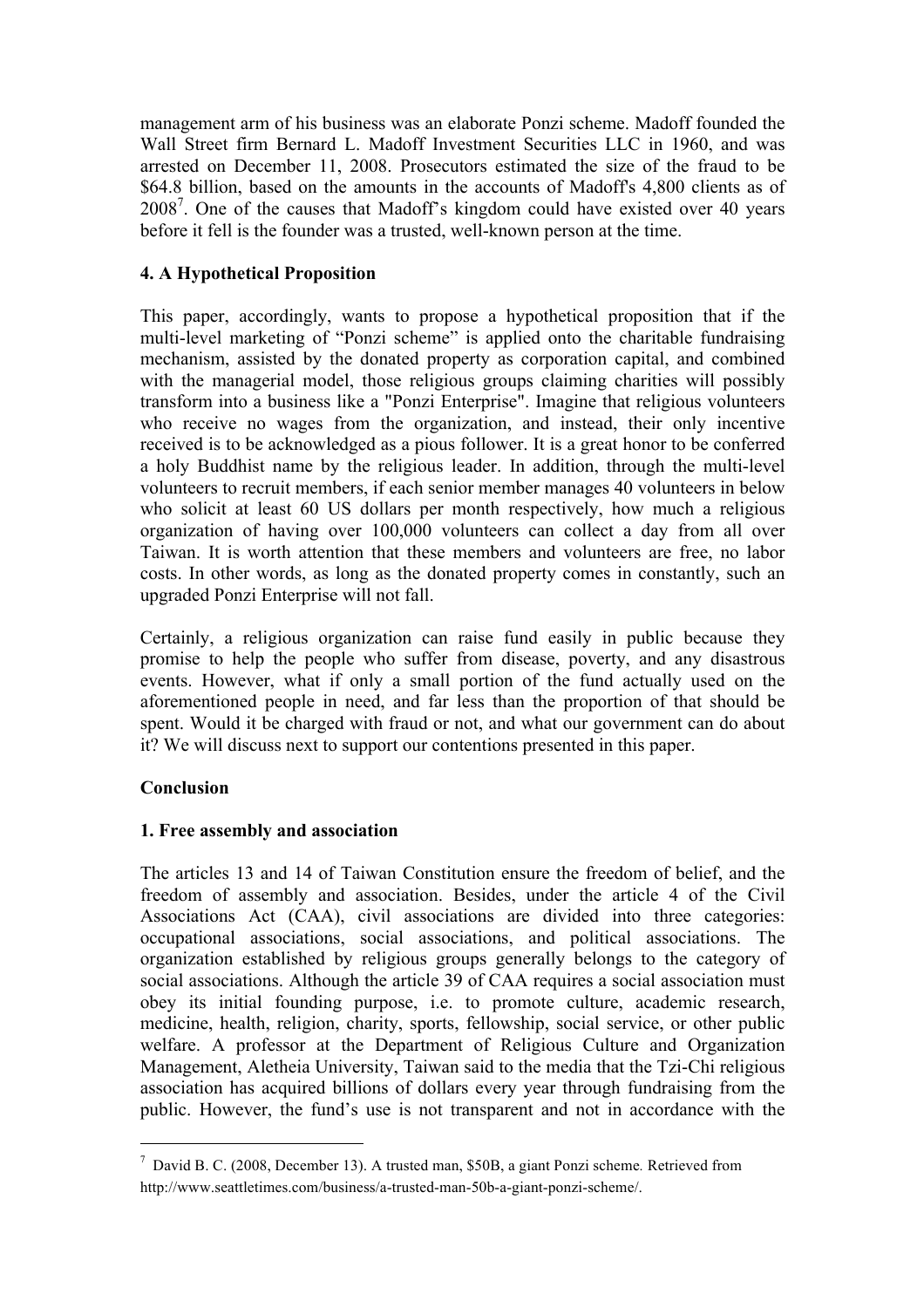requirement of at least 70% of which must be spent in doing charities. Moreover, these religious groups that promise to be engaged in charities enjoy tax exemption and purchase state-owned lands with low prices $\overline{\text{S}}$ .

# **2. A likely Ponzi enterprise**

Generally speaking, a religious-based charitable association is set up by the donated property, which is in nature a legal person and must be engaged in doing charities or public welfare. Citing the most recent case as examples, the Taiwan Supreme Administrative Court ruled that Buddhist Tzu Chi Medical Foundation is not fully devoted to charities because only 1.19% and 1.11% of total revenues are spent on charitable activities, and merely 1.48% and 1.56% of total expenses are used for the charitable purposes<sup>9</sup>. The Court denies Buddhist Tzu Chi Hospital's appeal with the following reasons: (1) Appellant registered as a foundation, meaning a non-profit organization. However, a medical foundation that is formed as a corporate foundation must operate for the purpose of public welfare. (2) Appellant uses the donated property to set up a hospital but only **takes out 1%** from its medical net income annually for doing charities. From such as a tiny proportion of usage in charities, obviously, it does not meet the requirements as a foundation. (3) Moreover, the statements of charitable expenditure and the execution report of charities are produced by the appellant, which record financial auxiliary expense for individual cases, auxiliary expense for promoting body organ's donation, expense for organizing patients groups, expense for community and home care, expense for community hygiene education, expense for training volunteers, expense for free clinic, expense for referral and consultation and so on. Despite the aforementioned accounts presented to the court, they are made by the appellant and the Court received no confirmative evidence able to judge those expenses are true. Consequently, the Court ruled that the Buddhist Tzu Chi Hospital is not a substantially charitable religious organization, thus, not entitled to enjoy exemption from taxations anymore.

# **3. Difficulty in proving fraud**

Due to legislative insufficiency, even if donators discover the donated money is not used properly or in proportion for the purpose of charities, the only remedy for donators is to sue for the breach of oral promise or financial fraud. According to the article 339 of Taiwan criminal law, a person who by fraud causes another to deliver to him property belonging to such other or to a third person for purpose to exercise unlawful control over other's property for himself or for a fourth person shall be sentenced to imprisonment for not more than five years or short-term imprisonment; in lieu thereof, or in addition thereto, a fine of not more than five hundred thousand dollars may be imposed. A person who by the means specified in the preceding paragraph takes an illegal benefit for himself or for a third person shall be subject to the same punishment. An attempt to commit an offense specified in one of the two preceding paragraphs is punishable<sup>10</sup>. That is, to constitute fraud, the prosecutor must bear the burden of proof to prove the defendant's subjective intention and objective

<sup>8</sup> Chang, J. L. (2015, March 2). Religious Groups Act has been stuck for 20 years. Retrieved from http://news.tvbs.com.tw/life/569234.

<sup>9</sup> Taiwan Supreme Court Administrative Case No. 144 (2013).

 $10$  Art. 339 of the Taiwan criminal law.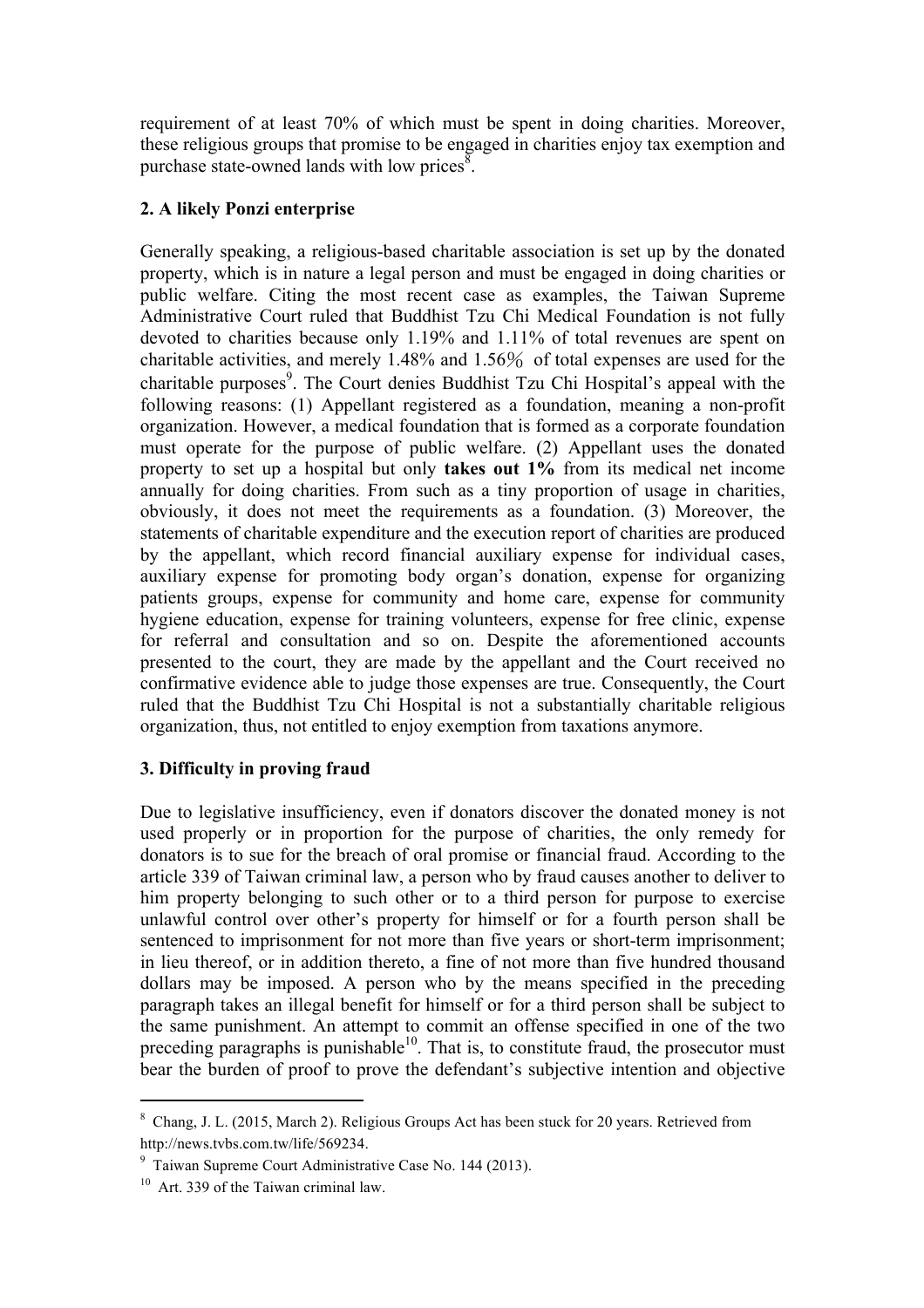act to be able to satisfy with the statutory requirements, i.e. the defendant's intent and deliberate fraudulent act. In brief, deceptive tactics and illegal possession of other's property are the cause and effect which constitute a financial fraud.

Regretfully, a fund solicitor's subjective intent is hard to be proven, if she contends that she does believe the donated property will be used for charities, and she knows nothing about where the money goes. Needless to say that the donated property is public assets, but there are no laws for the government to audit its flow and usage. Moreover, there is no way to stop personal donations from flowing into these charitable religious organizations. Ironically, the numbers of suicidal events, poor people, and those who need help do not significantly decrease in Taiwan every year. As a routine donator, I couldn't help thinking that if the donated property is not mostly used onto those people in need, I am actually a giver or a part of the Ponzi scheme?

## **4. Court decisions on religious fraud**

In United States v. Bakker, James O. Bakker was a well-known televangelist in the Unites States. He was convicted of fraud but later appealed to challenge his sentence on the grounds that the trial judge's personal religious beliefs tainted the sentencing<sup>11</sup>. In 1974, James Bakker formed a corporation known as the PTL. PTL stands for "Praise the Lord" and "People that Love." The PTL's activities soon expanded from their initial focus on televised religious broadcasting. For example, in the late 1970s PTL began construction on "Heritage USA," described by PTL officials as a Christian retreat center for families. The concept of the center became increasingly ambitious. In 1983, Bakker announced plans to enlarge the center by adding a vacation park, "Heritage Village," that would include the 500-room Grand Hotel. Between 1984 and 1986, appellant announced further proposals to expand the Village by constructing the Towers Hotel, 50 bunkhouses, and several additional facilities<sup>12</sup>.

Bakker planned to finance these projects by selling lifetime partnerships. He offered eleven different partnership programs ranging in cost from \$500 to \$10,000. Eight of the partnerships promised benefits that included annual lodging in one of the Heritage Village facilities. In January 1984, appellant began using the mail to solicit lifetime partners. Also, from February 1984 through May 1987, Bakker used broadcasts carried on the PTL Television Network and various commercial affiliates to solicit lifetime partners. Many of these partners drew on meager incomes to purchase Heritage Village lodging benefits. Appellant raised at least \$158 million through the sale of approximately 153,000 partnerships with lodging benefits<sup>13</sup>.

Bakker promised television viewers that he would limit the sale of partnerships to ensure that each partner would be able to use the facilities annually. Appellant, however, oversold the partnerships. He promised, for instance, to limit the sale of Grand Hotel partnerships to 25,000 but actually sold 66,683. In addition, Bakker used relatively few of the funds solicited from the partners to construct promised facilities. Instead, Bakker used partnership funds to pay operating expenses of the PTL and to

<sup>&</sup>lt;sup>11</sup> United States v. Bakker, 925 F.2d 728, No. 89-5687 (1991).<br><sup>12</sup> <sub>Id</sub>

 $13$  Id.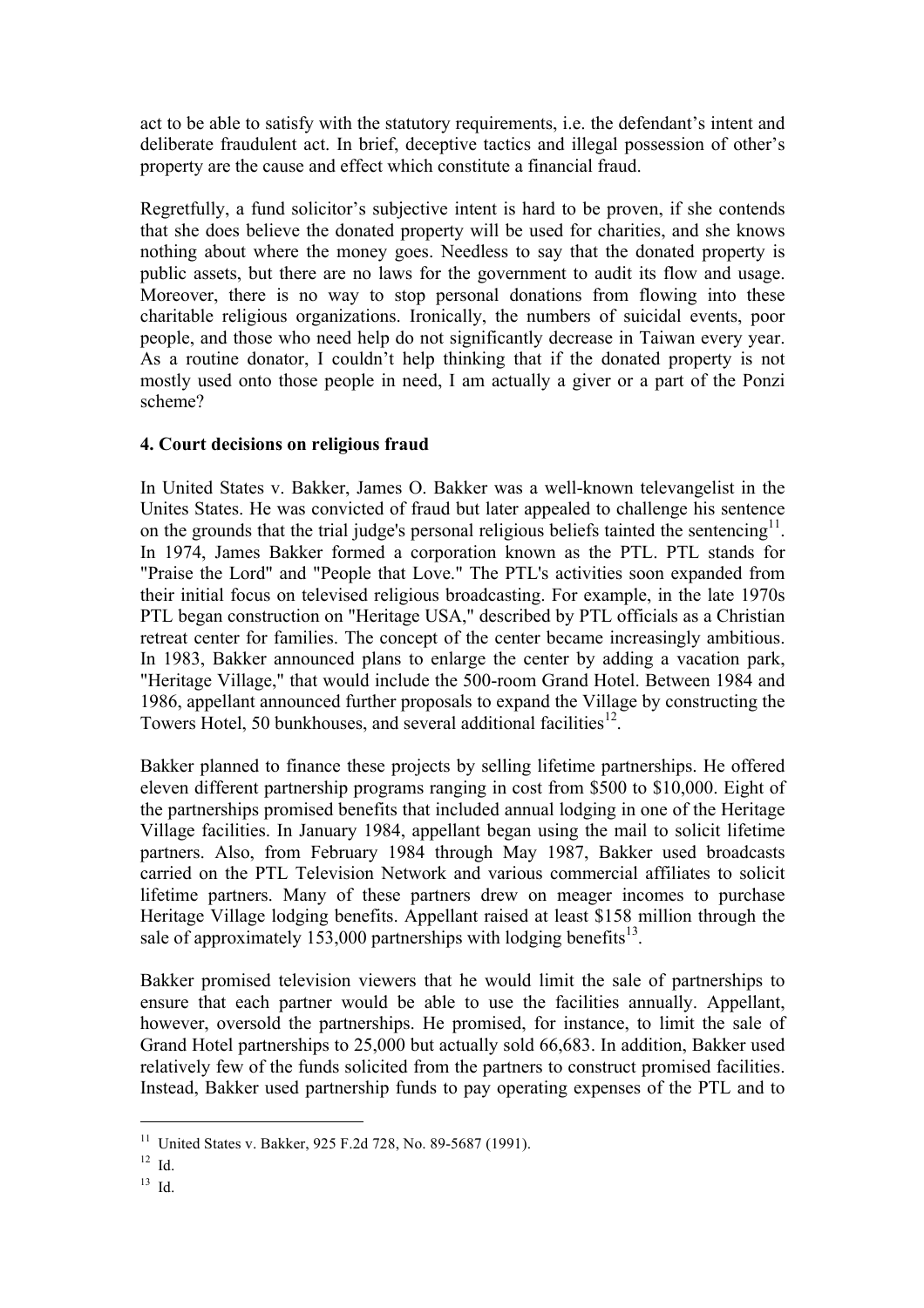support a lavish lifestyle. This extravagant living included gold-plated fixtures and a \$570 shower curtain in his bathroom, transportation in private jets and limousines, an air-conditioned treehouse for his children and an air-conditioned doghouse for his pets. This combination of overselling partnerships and diverting partnership proceeds meant that the overwhelming majority of the partners never received the lodging benefits Bakker promised them.

In response to these activities, a grand jury on December 5, 1988 indicted Bakker on eight counts of mail fraud in violation of 18 U.S.C. Sec. 1341, fifteen counts of wire fraud in violation of 18 U.S.C. Sec. 1343, and one count of conspiracy in violation of 18 U.S.C. Sec. 371. Bakker's trial began on August 28, 1989 and lasted five weeks. The jury found him guilty on all 24 counts. The court sentenced him to 45 years imprisonment and fined him \$500,000. Bakker raises a host of challenges to his conviction. Appellant raises a host of challenges to his conviction $14$ .

The United States Court of Appeals, Fourth Circuit, concludes that Bakker's trial was free of reversible error. In regard to his sentence, the Court agrees with Bakker that the trial court abused its discretion by taking impermissible considerations into account when sentencing him. During sentencing, the judge stated of Bakker: "He had no thought whatever about his victims and those of us who do have a religion are ridiculed as being saps from money-grubbing preachers or priests." Bakker contends that these comments reveal that the trial judge abused his discretion and violated due process by factoring his own sense of religiosity and victimization into the sentence he imposed on Bakker. Circuit Judge Wilkinson re-stressed that the Court remands this case with genuine reluctance. Yet, the fact remains that this case involves the explicit intrusion of personal religious principles as the basis of a sentencing decision; at least, that is not an unfair reading of the trial court's comments in this case<sup>15</sup>. Finally, Bakker's conviction is affirmed, sentencing remanded.

Taiwan has experienced a number of scandals in recent years involving religious organizations illegally soliciting donations. For example, Chi-Li Sung, a cult leader who claimed to have supernatural powers, was alleged to have illegally solicited several million dollars in donations and was sued by some of his followers for fraud in 1997. Next, in 2001, some 1,800 former followers of Tai Ji Men Qigong Academy accused the head of the academy, Shih-Ho Hong, of taking money from them while they were studying with him. Similar cases, such as the defendant Hongming Lin has preached Taoism through television and radio broadcasting for many years, who claimed able to help audiences modify misfortune then further established a Super Century Company by selling shares and distributing bonus to their members, exactly adopting the Ponzi scheme. He has acquired illegal amount up to more than 40 million dollars<sup>16</sup>. Another defendant Qiu Bihui also used the same trick, who declared as a teacher of spirit able to communicate with the ghosts, by selling magic stones to heal sick people<sup>17</sup>. There are many other cases with regard to religious crimes; for example, the defendants committed sexual abuses $18$ , and whipped a teenager to death

 $14$  Id.

<sup>&</sup>lt;sup>15</sup> Id. <sup>16</sup> Taiwan Supreme Court Criminal Case No. 111 (2014).<br><sup>17</sup> Id. <sup>18</sup> Taiwan Supreme Court Criminal Case No. 3692 (2013).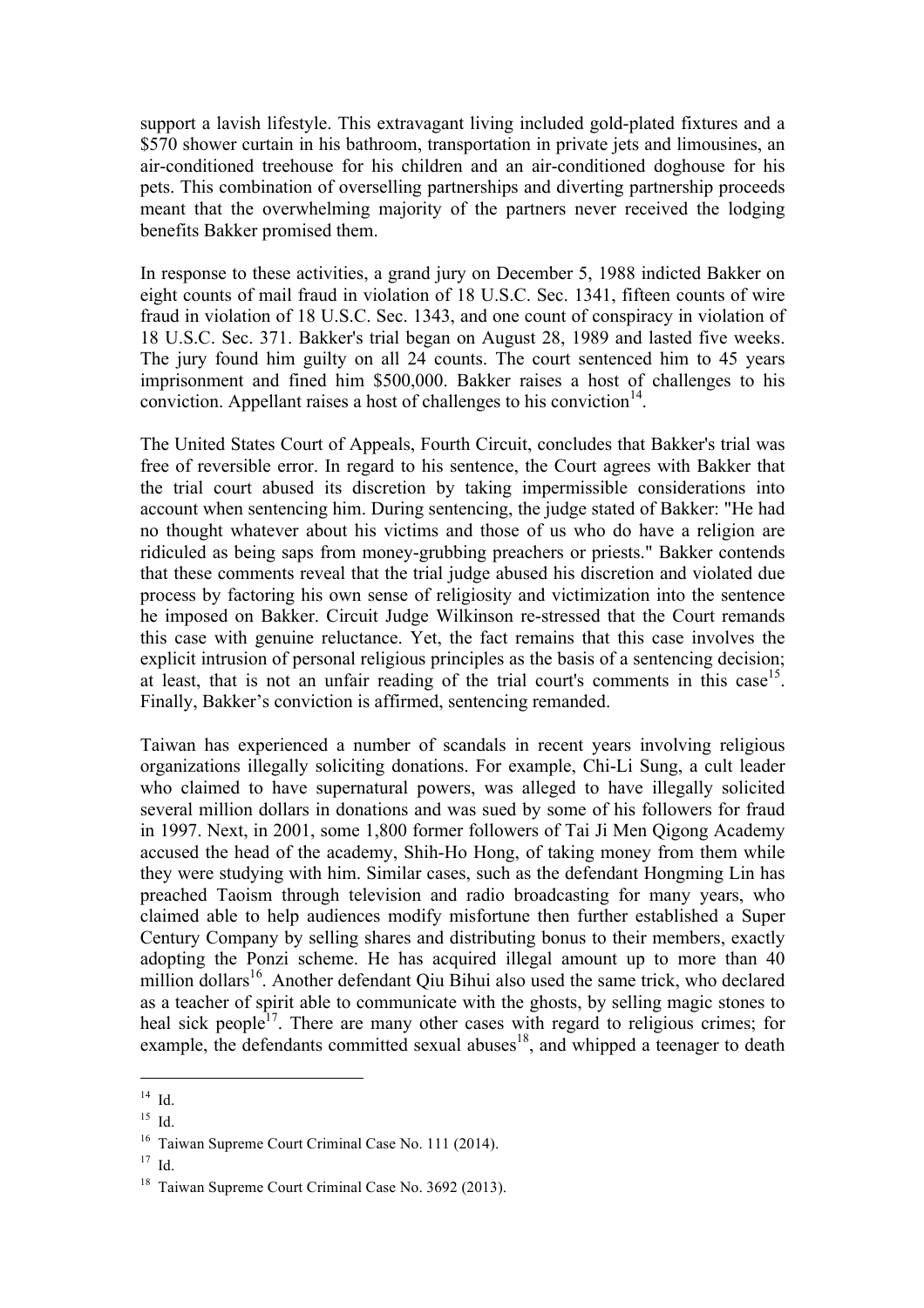by exercising the black arts $^{19}$ .

Moreover, the US court papers just released a piece of news that, Taipei Smartphone maker HTC Corp's founder, Cher Wang, was defrauded out of US\$7.4 million dollars by a church elder couple. The US Attorney's Office, Northern District of California, said Jonathan Chang, aged 60, and his wife, Grace Lee Chang, aged 57, were the defendants. Plaintiff, Wang and her husband, Wen-chi Chen are devout Christians and that they founded the "Faith, Hope, Love Foundation" to support Christian organizations around the world. Defendants, Jonathan Chang and his wife served as church elders between 2002 and 2011 and were in charge of the church's finances, allegedly remitted the money given by Wang, to the organization they set up, instead of the church. In other words, defendants did not inform the church about the donation and diverted the money into their personal account<sup>20</sup>.

## **5. Foreign legislature for reference**

Estonia is a developed country with an advanced, high-income economy that is among the fastest growing in the EU. Since Taiwan and Estonia have some similarities, we especially studied the Estonian Churches and Congregations Act and summarized its points as follows<sup>21</sup>: Chapter one, general provisions,  $\S1(1)$  declares the purpose of the Act is to provide the procedure for membership of churches, congregations, associations of congregations, monasteries and religious societies and the regulation of their activities in order for freedom of religion as ensured for everyone by the Constitution to be exercised. §1(2) reminds of the provisions of the Administrative Procedure Act that applies to administrative proceedings prescribed in this Act.  $\S2(1)$  defines religious associations.  $\S3(1)$  stresses the main activities of churches, congregations, associations of congregations, and monasteries include professing and practicing their faith, primarily in the form of religious services, meetings and rites, and confessional or ecumenical activities relating to morals, ethics, education, culture, and confessional or ecumenical social rehabilitation activities and other activities outside the traditional religious rites and services of the churches or congregations. §3(2) requests that the objective or main activity of churches, congregations, associations of congregations and monasteries shall not be the earning of income from economic activity. §3(4) accounts for that a religious society shall be entered in the non-profit associations and foundations register pursuant to the procedure prescribed by the Non-profit Associations Act. §5(1) explains that a religious association is a legal person in private law with regard to whom the Non-profit Associations Act applies in.

Next, chapter 2 declares freedom of religion of individual. Chapter 3 accounts for the procedures of foundation, registration, merger, division and dissolution of religious associations. Chapter 5 highlights the formation of a minister of religion and its management board. Chapter 6 lists the most important rules about how to deal with the assets of religious associations. §25(5) enable a religious association to organize

<sup>19</sup> Taiwan Supreme Court Criminal Case No. 622 (2016).

<sup>&</sup>lt;sup>20</sup> Apple Daily (2016, Feb. 14). Cher Wang was defrauded out of NT\$0.24 Billion dollars by a church couple. Retrieved from

http://www.appledaily.com.tw/appledaily/article/headline/20160214/37061857/.

<sup>&</sup>lt;sup>21</sup> Estonia Churches and Congregations Act, 2002.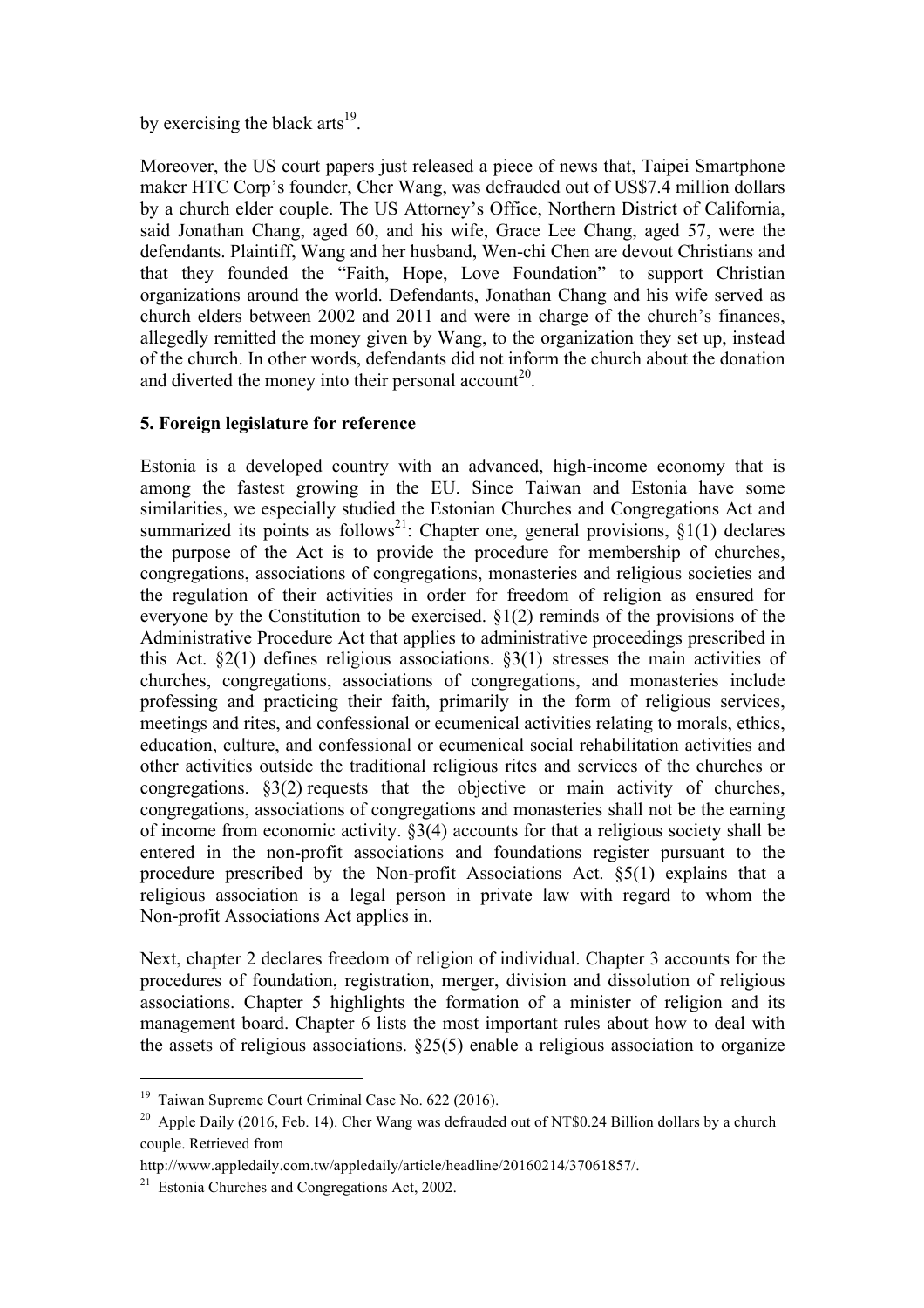the accounting pursuant to the provisions of the Accounting Act and its statutes, in which annual report is a must. That is, once a religious association and religious society enters in the non-profit associations and foundations register, it shall submit an annual report pursuant to subsections 36(5) and 78(3) of the Non-profit Associations Act. In addition,  $\S26(1)(2)(3)$  orders that a review or audit may be called for pursuant to the procedure established in the statutes; the members of the management board and of other bodies shall allow controllers or auditors to examine all documents necessary for conduct of a review or audit and shall provide necessary information; and the controllers and auditors shall prepare a report concerning the results of a review or audit and present the report to the body which called for the review or audit. §27(1) specifies that upon dissolution of a congregation or monastery which belongs to a church or association of congregations, the assets remaining after satisfaction of the claims of creditors are transferred to the corresponding church or association of congregations. Moreover, upon termination of the activities, as specified in the statutes, of a church, an association of congregations, a congregation or monastery which does not belong to a church or association of congregations, the assets remaining after satisfaction of the claims of creditors are transferred to the state and may be used only for charitable or educational purposes. In last, Chapter 7 claims application of this Act to religious associations.

#### **6. Suggestions**

 

Faith is a powerful motivator. While there was no spiked punch in Gerald Payne's Ponzi scheme, there was a lot of bilking, dishonesty and greed, all in the name of God. In the 1990s, Payne and his cohorts devised a massive pyramid scheme that would ultimately divest roughly 18,000 people of between \$450-\$500 million dollars. Undelivered returns of both faith-based and monetary investments finally brought the scam to a sticky halt. Despite the legal victory, many of the faithful investors never saw their money again<sup>22</sup>. Dr. David Barrett, the first editor of the World Christian Encyclopedia and a researcher for the Study of Global Christianity Center, has been studying religious financial fraud for more than 20 years. According to an estimate from the Center's researchers, Christian religious leaders will commit \$90 million in financial crimes daily and the fraud is growing at a rate of 5.97% each year. If the researchers are correct, religious financial fraud among Christians will almost double in 14 years to \$60 billion annually by  $2025^{23}$ .

From the contractual aspect, when religious associations promise to use the donated property on charities, they should bear the liability to have their words come true and actively demonstrate to the public what work they have done and how they use the money to accord with the regulations. Once they fail to do so, they are not allowed to fundraise or solicit donations by law. Hence, it is necessary to pass the Religious Groups Act in Taiwan to confer the enforcement the legal source to carry out governmental duties and functions of protecting public assets because NGOs also enjoy all kinds of exemption from taxation<sup>24</sup>. Moreover, the forepart of the article 339

<sup>&</sup>lt;sup>22</sup> Business Pundit (2010, Oct. 12). 15 Religious swindles that shame the holy name. Retrieved from

http://www.businesspundit.com/15-religious-swindles-that-shame-the-holy-name/.<br><sup>23</sup> OMSC (2013, Jan. 21). An overview of religious financial fraud. Retrieved from

https://signposts02.wordpress.com/2013/01/21/an-overview-of-religious-financial-fraud/.

<sup>24</sup> Liu, P. F. (2012). On Non-Profit-Seeking Management Model. *Journal of Beijing Normal*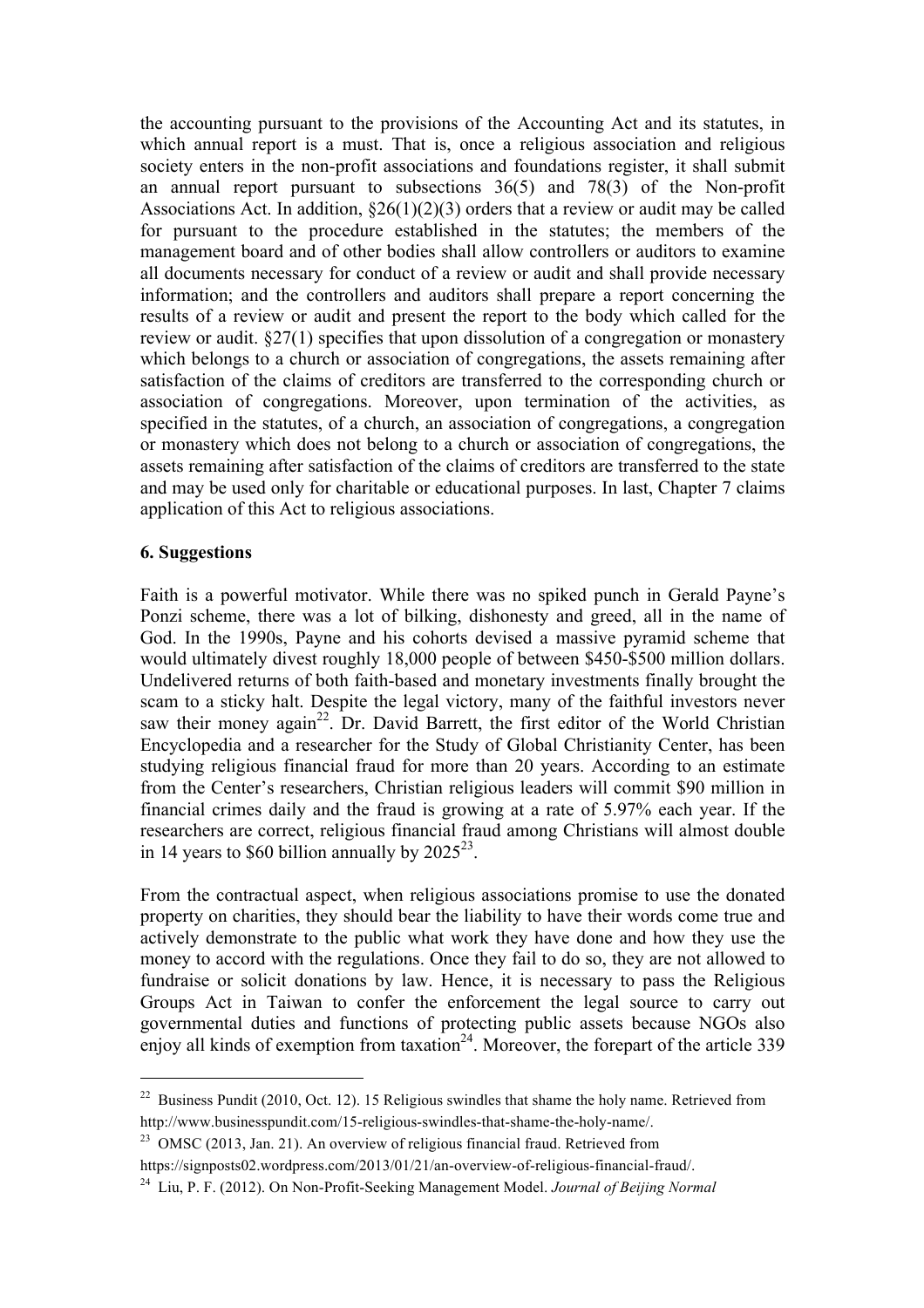of Taiwan criminal law aims to ensure people's legal Interests of property and personality rights. There are no donators who would like to be treated like fools, if they would have known their donated property put into certain cheaters' private pockets. Citing the Taiwan Judicial Yuan Interpretation No. 372, the maintenance of personal dignity and the protection of personal safety are two of the fundamental concepts underlying the constitutional protection of the people's freedoms and rights<sup>25</sup>. The donators of course have the rights to know and see the proof how their donated property is used.

The Act of Supervising Temples in Taiwan has enacted over 20 years which is obviously out of date. There are many problems regarding temple's illegal buildings, lands, personnel, taxations, donations and so on, which have not been solved properly for a long time. In addition, the legal forms, the supervision of fundraising, the donated property's usage, the stepping into profitable business, and taxations of the Buddhist charitable organizations were controversial topics that have stirred heated discussions lately in Taiwan. The bill aimed at acknowledging the wide range of religions now having practiced in Taiwan, stamping out fraud by religious organizations and allowing religious schools to apply for official recognition of their qualifications, passed its first reading in the legislature. Unfortunately, the bill have been very quiet since 2002 to 2016, and now still stuck in the Legislature Yuan waiting for review<sup>26</sup>. Religious organizations violating the law will be disbanded by the government, if the Legislative Yuan passes the draft. The bill will finally give the authorities a legal basis to regulate religious organizations' operations in Taiwan. The bill is worth our support.

The government has obligatory duties to actively supervise the activities of non-profit organizations by law27. Just as in Bakker case, the judge stated of Bakker: "He had no thought whatever about his victims and those of us who do have a religion are ridiculed as being saps from money-grubbing preachers or priests<sup>28</sup>." It's also the thing we should do, to clear the God's good name.

<u> 1989 - Johann Stoff, fransk politik (d. 1989)</u>

*University*, 2, 84.<br><sup>25</sup> Taiwan J.Y. Interpretation No. 372.<br><sup>26</sup> Department of Civil Affairs, Ministry of the Interior, Taiwan (2015, May, 7). Retrieved from http://www.moi.gov.tw/dca/01news\_001.aspx?sn=9457.

<sup>27</sup> Chen, H. M. (1999). *Basic theory of constitutional basic rights.* Taipei: Angle Publishing. 38-39.

<sup>28</sup> United States v. Bakker, 925 F.2d 728, No. 89-5687 (1991).